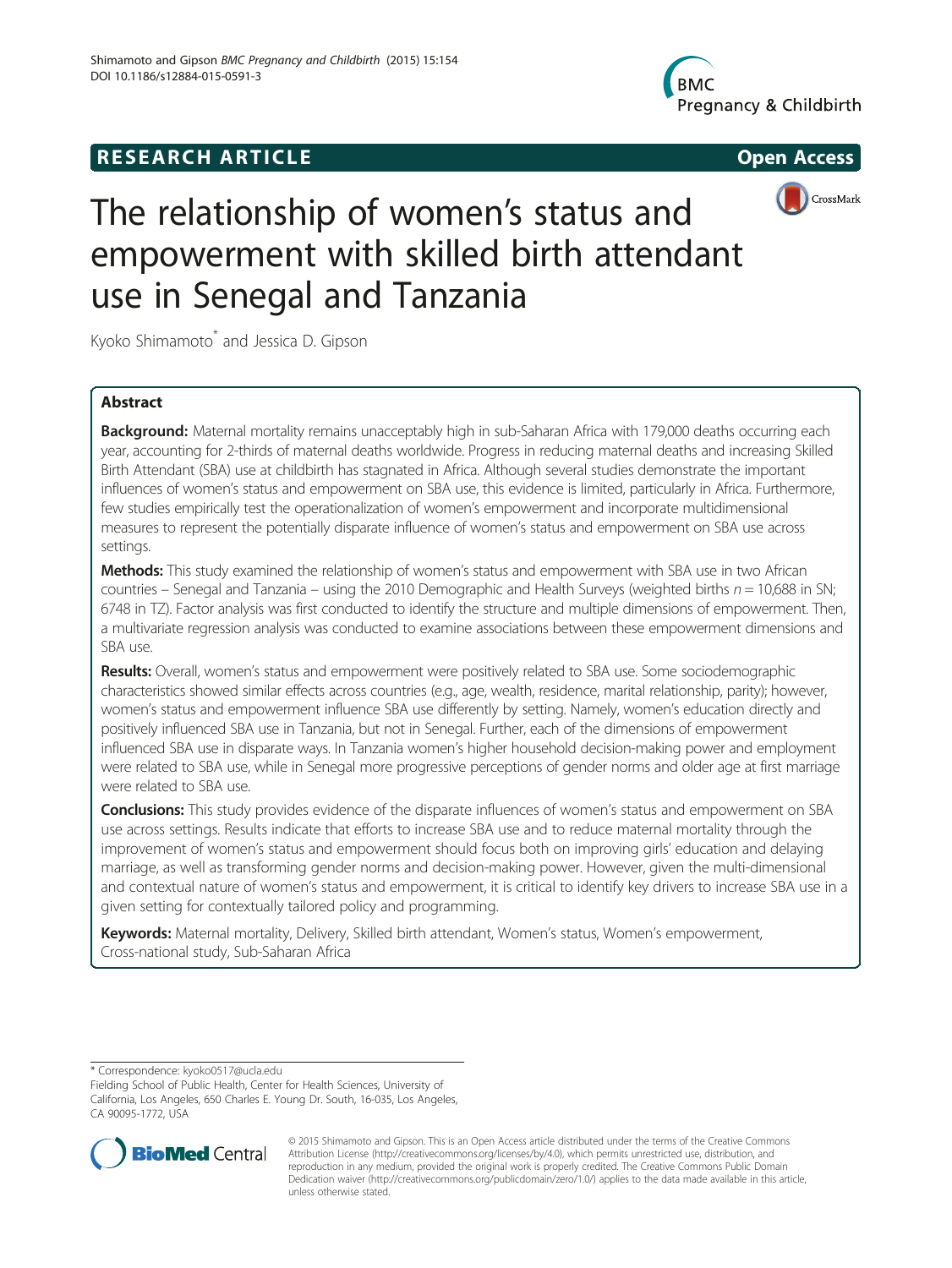#### Background

Maternal mortality is considered to be one of the greatest public health disparities of our time, as 99 % of maternal deaths occur in low-and middle-income countries and the vast majority of these deaths are preventable. This disparity is particularly pronounced in sub-Saharan Africa where the lifetime risk of maternal death is 1 in 38 women, as compared to the global average of 1 in 190 women [[1](#page-9-0)]. Despite substantial reductions in maternal mortality in other regions, these reductions have been more limited in sub-Saharan Africa where the estimated Maternal Mortality Ratio (MMR) remains at 510 maternal deaths per 100,000 live births – more than twice as high as the global average of 210 [[1](#page-9-0)].

Evidence indicates that survival for women and newborns improves with professional care at childbirth, such as that provided by a Skilled Birth Attendant (SBA). An SBA is defined as an accredited health professional – such as a midwife, doctor, or nurse – who has been trained to proficiency in the skills needed to manage normal (uncomplicated) pregnancies, childbirth and the identification, management and referral of complications in women and newborns [[2](#page-9-0)]. Estimates indicate that with use of an SBA at all deliveries, 16–33 % of all maternal deaths could be averted [\[3\]](#page-9-0).

Yet, despite the benefits of SBA, only half of deliveries are attended by SBAs in sub-Saharan Africa, and there has been little progress in increasing the proportion of SBA use over the past few decades [[4\]](#page-9-0). A complex set of factors influence the likelihood of delivery care use and maternal mortality in low- and middle-income countries, including education and economic status, physical distance to facilities, availability of transportation, quality of care, and sociocultural norms/beliefs [[5](#page-9-0), [6\]](#page-9-0). Additionally, the status of women in their households and communities, as well as women's power in deciding the type of care and provider is strongly predictive of delivery care use [\[5](#page-9-0), [6](#page-9-0)]. The most recent articles also highlight the importance of women's status and empowerment as one of the most critical factors for maternal health and attainment of other global health development goals [\[7, 8\]](#page-9-0).

Women's status and empowerment are terms that are commonly used to describe the social position of women and their ability to make decisions and to take action on issues affecting their well-being [\[9](#page-9-0), [10\]](#page-9-0). In general, women's status is defined as "women's overall position in the society" [[11\]](#page-9-0), which encompasses their educational, cultural, economic, legal, and political position in a given society [\[6\]](#page-9-0). Women's educational attainment is the most often used proxy measure of women's status.

In contrast, women's empowerment has been defined as the *process* by which those who have been denied the ability to make strategic life choices acquire such ability, comprising three inter-related dimensions – resources (as pre-conditions), agency (as process), and achievements (as outcomes) [[9\]](#page-9-0). Women's empowerment has been mostly operationalized and measured using proxy measures: women's participation in household decisionmaking; access to, or control over household resources (e.g., income); perceptions of gender norms regarding the relationship between couples; and perceived equity in their power and resources [\[10, 12](#page-9-0)]. Early marriage and/or childbearing, as major "strategic life choices", are also considered to be indications of women's status and/or empowerment in a particular setting [\[13](#page-9-0)–[16\]](#page-10-0), in that they reflect broader gender norms regarding girls' and women's roles in society and the extent to which women are able to choose the occurrence and timing of these events with respect to other life aspirations [[9](#page-9-0), [17](#page-10-0)].

Previous examinations generally indicate positive relationships between women's education and reproductive health outcomes, including delivery care use [\[18](#page-10-0)–[30](#page-10-0)]. The effects of other sociodemographic characteristics, however, do not yield clear patterns across countries, or are less studied. For example, the effect of employment on delivery care use is mixed across African countries – positively in Ethiopia, Eritrea, Liberia, Nigeria and Mali, and negatively in Rwanda and Uganda [\[23](#page-10-0)–[26](#page-10-0), [29](#page-10-0), [30](#page-10-0)]. Other potentially important influences such as marital and household relationship (e.g., polygamous/monogamous union; household headship), son preference, and the effects of age at first marriage and/or childbearing are rarely studied and have produced mixed results [\[16, 19\]](#page-10-0).

Although many of the previous studies on delivery care use in Africa do not explicitly examine the effect of women's empowerment [\[18](#page-10-0)–[21\]](#page-10-0), those that do generally find positive associations with delivery care use, yet the results are mixed across countries and regions in Africa [[22](#page-10-0)–[25](#page-10-0)]. For example, a meta-analysis found that household decision-making participation was positively associated with SBA use in 31 countries (including 21 African countries) [[22\]](#page-10-0). Yet another multicountry study from Africa found that household decision-making was positively associated with facility delivery only in Nigeria, but not in seven other African countries [\[23](#page-10-0)]. A subsequent multi-level analysis of these same countries, however, found no significant effect between decision-making and facility delivery when accounting for clustering of countries [\[28\]](#page-10-0).

In addition to a limited set of studies, examinations of the effects of women's status and empowerment on delivery care use are further constrained due to the limitations of methodologies and differences in the ways in which women's status and empowerment are conceptualized, operationalized, and measured across studies [\[10, 12](#page-9-0)]. For example, despite recognition of the complex, multidimensional, and culturally-defined nature and influence of empowerment on reproductive health, only a few studies consider the multidimensional structure of empowerment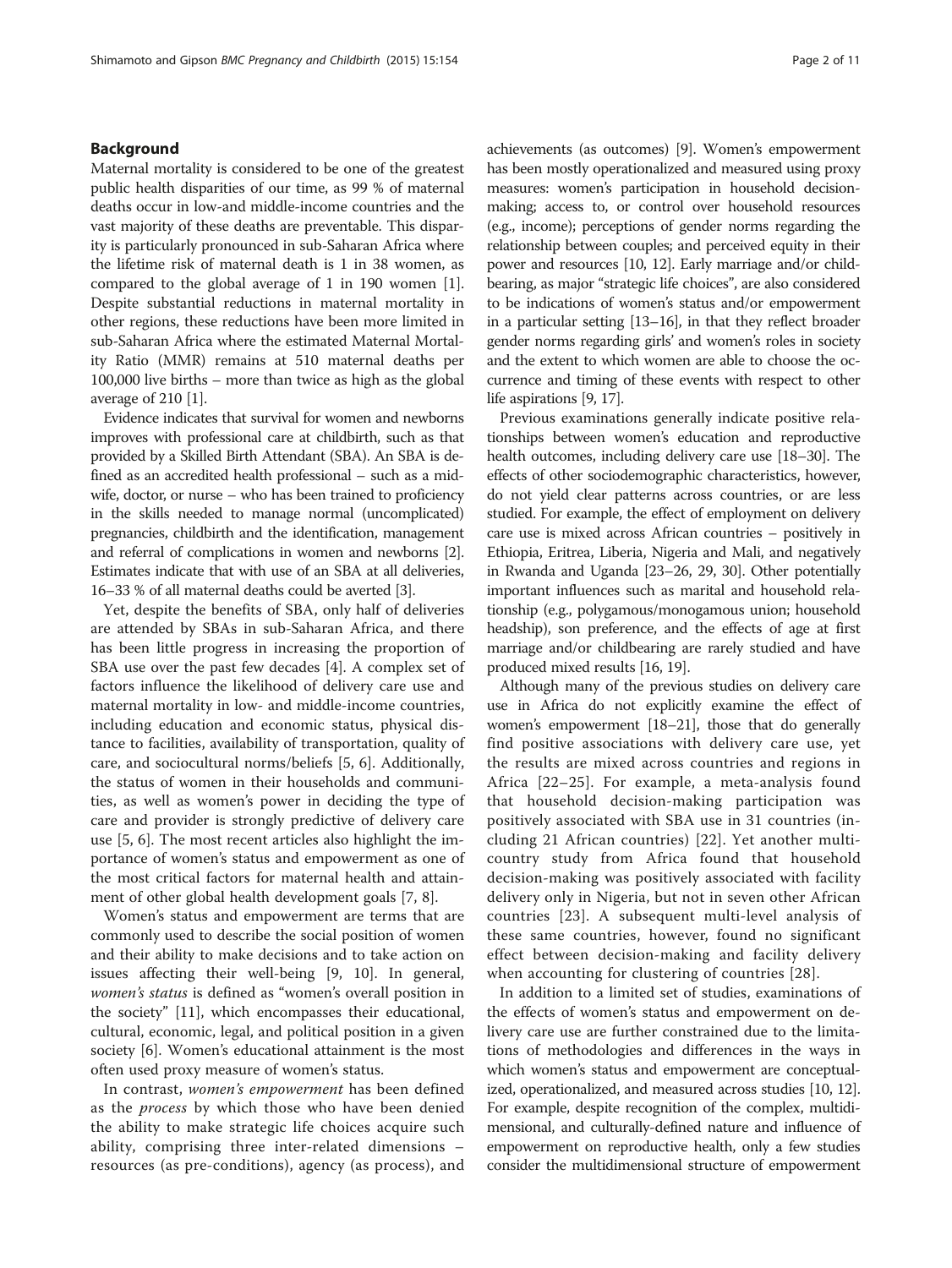dimensions in a given setting [[14, 24, 31](#page-10-0)–[33](#page-10-0)], or examine the varied relationships between each measure of women's empowerment and reproductive health behaviors [[16](#page-10-0), [23](#page-10-0), [25, 34\]](#page-10-0). Only a few DHS studies on delivery care use examined both the multidimensionality and contextual differences in women's empowerment in Africa by assessing the influence of various measures of empowerment across multiple countries [[23](#page-10-0), [25](#page-10-0), [28](#page-10-0), [29\]](#page-10-0). Furthermore, despite potentially synergistic effects of women's empowerment and socioeconomic status on health outcomes, only one known African study has examined this interaction, finding significant effects between women's autonomy by household wealth in predicting delivery care use [\[35](#page-10-0)].

To address the need for multidimensional and contextual examinations of women's empowerment and its influence on SBA use in Africa, this study examined these relationships in Senegal and Tanzania, settings with similarly high levels of maternal mortality, yet with distinct sociocultural contexts. The aims are to first explore the structure and dimensions of women's empowerment in these two settings, then to examine the effects of these constructs on SBA use in both countries.

#### Methods

#### Study settings

This study investigated the use of SBAs in Senegal (SN) and Tanzania (TZ). These two countries are similar with respect to maternal and child heath indicators, yet are culturally and economically different from one another. Infant and maternal mortality are similar across the two countries (50 per 1000 births in SN and TZ, and 320 per 100,000 live births in SN and 410 in TZ, respectively) [[1\]](#page-9-0), as are Total Fertility Rates (5.0 in SN and 5.4 in TZ) [[36, 37\]](#page-10-0).

At the same time, there are differences across the two settings with respect to income, health service use and availability, as well as sociocultural contexts. The national Gross Domestic Product per capita (GDP in USD) in Senegal (1032.7) is twice that of Tanzania (516.2) [\[38](#page-10-0)]. In Tanzania, half of the recent births in the last five years occurred at health facilities (50.2 %), compared to almost three quarters (72.8 %) in Senegal [[36, 37](#page-10-0)]. Tanzanian women's traditional roles and activities in the household are undergoing change, with increases in women's status and power that are likely to promote reproductive health behaviors and service use [\[39](#page-10-0)–[41\]](#page-10-0). In general Islamic traditions are believed to negatively influence women's status, and women's low social status is negatively related to maternal health services in Senegal [\[42, 43](#page-10-0)]. Yet Senegalese women have been renowned in their socioeconomic and political participation (e.g., local women's organizations, governmental efforts including gender sensitive programs and decentralization) [\[44, 45](#page-10-0)]. These advantages and freedom of mobility may represent women's higher empowerment status and can positively influence delivery care use.

#### Data

This study used data from the 2010–11 Senegal and 2010 Tanzania Demographic and Health Surveys (DHS), nationally representative household surveys that collected data on population, health, and nutrition issues. The study sample consisted of all births reported by currently married women that occurred in the five years preceding each survey. The final female study sample included 7033 women and 10,668 births in Senegal, and 4445 women and 6748 births in Tanzania (weighted).

In the survey, the total number of women (both currently married and unmarried) who gave birth during this period was 8148 in Senegal and 5349 in Tanzania. Questions on household decision-making participation were asked to currently married women only, thus unmarried women were dropped from the analysis. Furthermore, a few women were dropped for missing data on the decision-making questions ( $n = 11$  in TZ) and the perceptions of gender norms questions ( $n = 119$  in SN and 82 in TZ). Among the births to the study female sample, some births were excluded due to missing data on delivery assistance  $(n = 4$  in SN, 24 in TZ). Observations were weighted using individual and household weights to adjust for differences in the probability of selection and interview among cases in the sample. Given that this study is a secondary data analysis of public available data, the study was considered exempt from IRB approval by the UCLA Institutional Review Board.

#### Dependent variable

SBA use at childbirth was operationalized as the use of an SBA at childbirth(s) in the five years preceding the survey. The variable was recoded as binary, in accordance with the WHO definition of SBAs [[2](#page-9-0)]. The SBAs included doctor or assistant medical officer, clinical officer, nurse or midwife; non-SBAs included MCH aide, village health worker, Traditional Birth Attendant, relative or friend, other, or no-one at the delivery.

#### Independent variables

Women's education served as a proxy measure of women's status in this analysis. The survey asked women to report on the highest level of school that she had attended. The variable was recoded as: no formal education; primary attended; and secondary or higher attended.

Women's Empowerment is operationalized through four dimensions, as determined by exploratory and confirmatory factor analysis (see below): Household decision-making power, perceptions of gender norms against violence, perceptions of sex negotiation, and age at first marriage.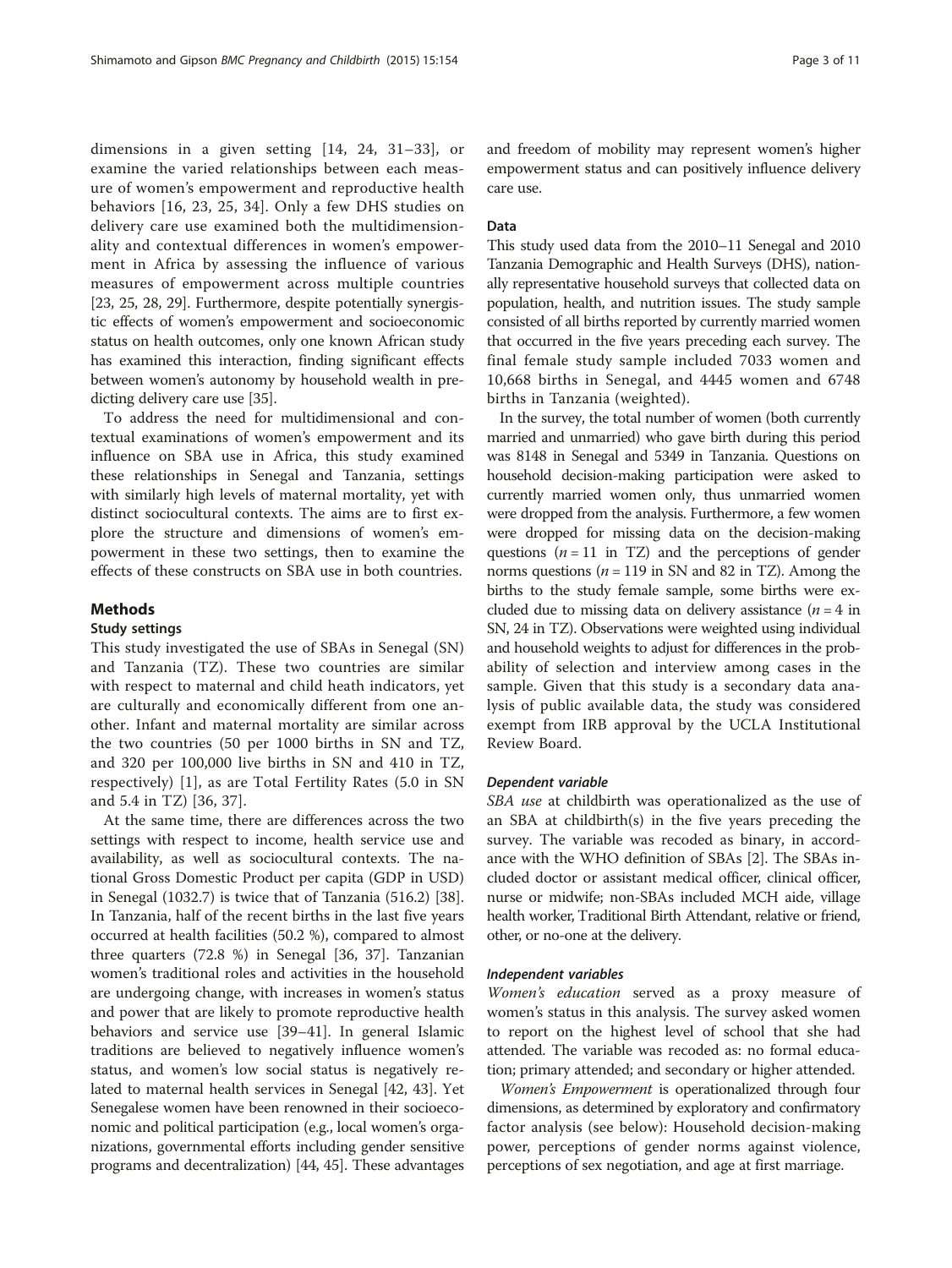- A. Household decision-making power was examined as a summative variable. The survey asked women about their participation in decisions regarding household matters (e.g., own health care, major household purchases, and visits to family or relatives). The variables were first recoded into binary to indicate whether the respondent participated in the decision, either alone or jointly with their husband, or not. A summative variable captured the number of decisions in which women participated (scored 0–3).
- B. Two sets of questions in the DHS focused on perceived gender norms. The first domain, perceptions of gender norms against violence, asked about women's acceptance of wife-beating by her husband under five situations – if she goes out without telling him, neglects the children, argues with him, refuses to have sex with him, or burns the food. Each of the variables was first recoded as binary (i.e., yes or no) then summed to create a scale capturing the number of situations in which women do NOT accept the violence (scored 0–5), with higher numbers indicating lower acceptance of gender violence and more progressive gender norms.
- C. The second domain, perceptions of gender norms for sex negotiation asked about women's perceived ability to negotiate sexual relations – if the respondent can refuse having sex or can ask her partner to use a condom. The variables were recoded to determine if the respondent can refuse/ ask, or not (i.e., cannot refuse/ask, don't know, not sure, or depends). A summative variable captured the number of situations in which women think that they can negotiate with their husband (scored 0–2).
- D. Age at first marriage was also included based on the theoretical and empirical importance of this construct as a strategic life event and reflection of women's empowerment [[9,](#page-9-0) [17\]](#page-10-0). A continuous variable was created by MEASURE, based on calculation using the date of the first marriage or union ("living with a man as if married") and the date of birth of the respondent.

#### Control variables

Sociodemographic characteristics of women and households included women's age, parity, employment for payment, household wealth, marital and household relationship, the gender composition of children, and the place of residence. Women's age at the time of delivery was included as a continuous variable based on preliminary analysis indicating a linear relationship with SBA use. Parity (i.e., the birth order of the children) was a categorical variable (e.g., first birth; second or third birth; fourth birth or more). Employment for payment was a binary measure defined as a woman who had been employed for cash or in-kind in the last 12 months, or not. Household wealth was examined using household asset data, such as ownership of consumer items and home attributes. Principal component analysis was conducted by MEASURE DHS to develop a ranking of household wealth according to the scores, and households were then divided into quintiles [\[37\]](#page-10-0). Marital relationship was assessed as categorical – monogamous union, polygamous as a first wife, or polygamous as a second wife or lower – to examine the potential differences by the type of marital relationship and wife order. Household relationship was assessed as binary – if the respondent was a household head or not. The gender composition of children was examined as a binary variable - if the respondent had at least one living son or not at the time of the delivery. This variable was included based on evidence of son preference in Africa, specifically that having at least one son has been valued for continuing the family lineage and kinship ties, as well as transfer of property due to inheritance laws [[46](#page-10-0)]. Place of residence indicated if the respondent lived in an urban or rural area. These control variables were available in both countries. Other important variables (e.g., religion and ethnicity) were examined in separate models, but are not presented in the final models as they were not available in the Tanzania dataset.

Perceived difficulty in accessing health care was also included as a control variable, which assessed if the respondent perceives difficulty when seeking health care. The survey asked: "When you are sick and want to get medical advice or treatment, is each of the following a big problem or not?" The answers were collected for each aspect: getting permission to go; getting money needed for advice/treatment; the distance to the healthy facility; or not wanting to go alone. The variables were first recoded into binary variables to show if the respondent perceived a big problem or not (i.e., not a big problem or not a problem at all) for the four aspects separately, then a summative scale was created (scored 0–4), with higher scores indicating higher perceived difficulties.

#### Analytic strategies

Data analysis was conducted in three main steps. First, descriptive analyses were conducted using SAS 9.3. Second, exploratory and confirmatory factor analyses were conducted using Mplus 7.3 to identify and confirm the underlying structure of the indicators of empowerment [\[47](#page-10-0)]. Third, sequential regression analyses were conducted in SAS. The simple (unadjusted) logistic regression was conducted first to examine the bivariate associations between SBA use and each of the explanatory variables. Next, the multivariate logistic regression was conducted that included all of the control variables found to be significant in the bivariate models. Last, the final multivariate logistic regression models added the measures of women's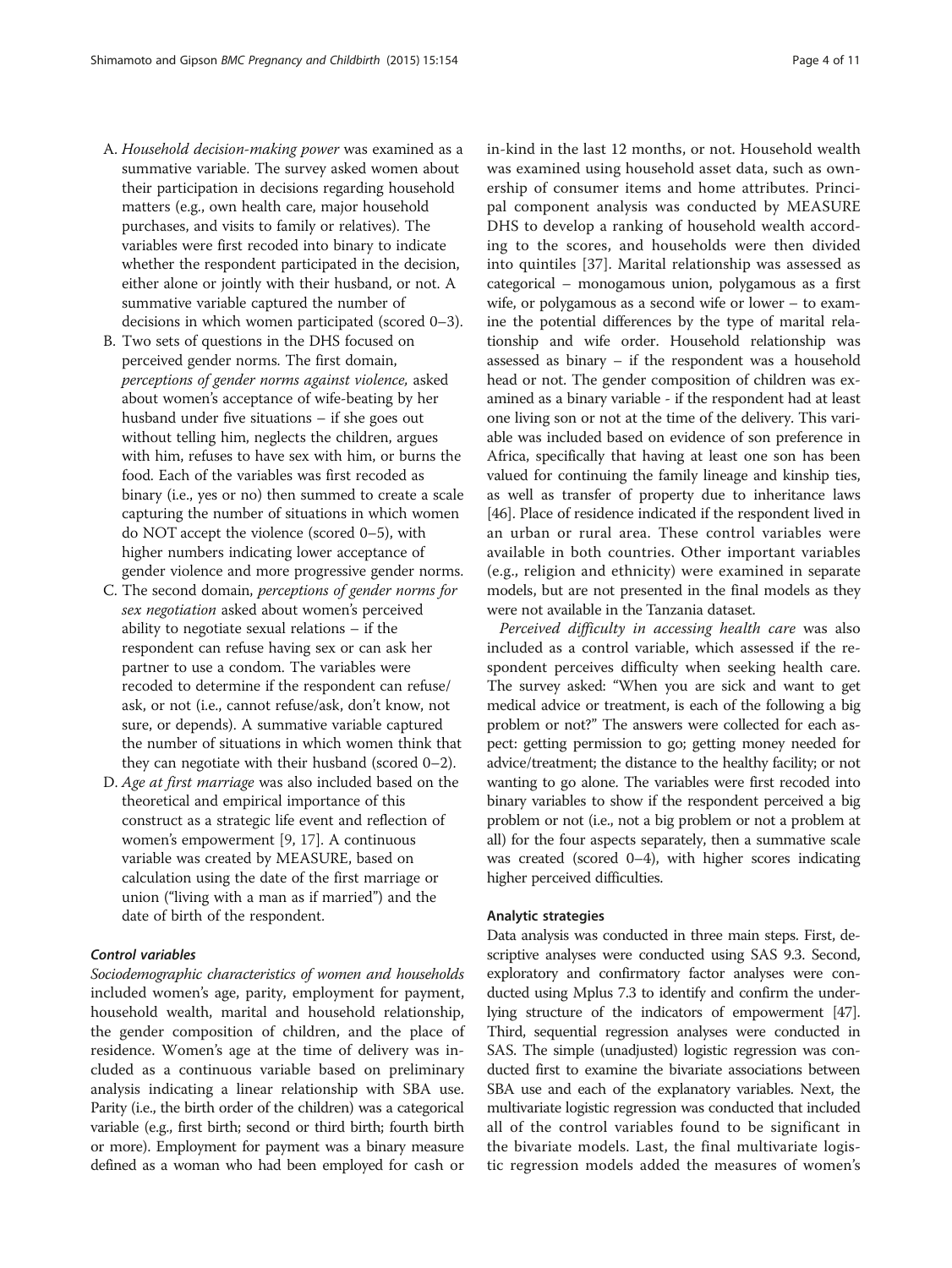empowerment, followed by the addition of interaction terms between each of the empowerment domains and education. The variance inflation factor assessed multicollinearity of variables in the model and was shown to be below cut-off point of 10.

All of the analyses were conducted accounting for individual weights, clusters (i.e., Primary Sampling Unit), and sample strata using the survey analysis commands. Given that the study examined births occurring to women nested in households, this analysis corrected the standard errors for clustering by woman and household using the Taylor Series linearization method [[48\]](#page-10-0). Model fit was assessed though Likelihood Ratio (LR) chi-square test and Wald chi-square test.

#### Results

The descriptive results of women in this study are shown in Table [1.](#page-5-0) Almost half of Tanzanian women used an SBA at the last birth (50.1 %), as compared to almost 2-thirds of Senegalese women (66.3 %). Tanzanian women had higher levels of education, monogamous unions, and were more likely to live in rural areas as compared to Senegalese women; however, the mean age at marriage/union was the same (Mean 18.3 years in SN and TZ).

Overall, Tanzanian women reported higher levels of women's status and empowerment as compared to women in Senegal. On average, Tanzanian women participated in more household decisions and reported more cases in which gender violence was not justified, as compared to Senegalese women (0.92 in SN and 1.43 in TZ out of 3 household decisions; 2.80 in SN and 3.16 in TZ out of 5 score regarding gender violence). Similarly, Tanzanian women reported higher perceived levels of negotiation in their sexual relations as compared to Senegalese women (Mean 0.60 in SN and 1.38 in TZ out of 2).

Results from the factor analyses identified and confirmed three underlying factors from the ten indicators related to household decision-making and perceptions of gender norms – household decision-making power, perceptions of gender norms against violence, and perceptions for sex negotiation (Table [2\)](#page-6-0) (Eigenvalues >1.0). Age at first marriage had very low loadings (e.g., less than 0.2) on all of the identified factors, suggesting that this was a separate dimension from the others. Moreover, the correlations between these identified three factors were low  $\langle$  <0.313 in SN;  $\langle$  0.252 in TZ), suggesting that each of them were distinct and may have had disparate effects on SBA use.

Tables [3](#page-7-0) and [4](#page-8-0) show the results of the sequential regression analyses predicting the odds of using an SBA at childbirth in Senegal and Tanzania (See model statistics in the tables.  $p < 0.05$ . P-values are also reported in the table). As shown in the bivariate model (Model 1 in Tables [3](#page-7-0) and [4\)](#page-8-0), most of the explanatory variables show statistically

significant associations with SBA use in both settings, including women's education, the main independent variable.

As displayed in Tables [3](#page-7-0) and [4](#page-8-0), the adjusted models (Model 2) indicated that women's education was significantly and directly associated with SBA use in Tanzania, but not in Senegal. Births occurring to Tanzanian women with no education had 33.3 % lower odds of being attended by an SBA, and women with secondary or higher education had 51.5 % higher odds of being attended by an SBA, as compared to births to Tanzanian women with primary education.

The associations between sociodemographic characteristics and SBA use showed similarities across the two settings. Women's age at delivery, household wealth, and urban residence were positively associated with SBA use, while polygamous union (either as first wife, or second or lower) and perceived difficulty in accessing health care were negatively associated with SBA use in both settings. Parity was also inversely related to SBA use such that women having their first birth were more likely to use an SBA ( $OR = 3.13$  and 2.26 in TZ and SN, respectively), as compared to the fourth or higher order birth. Employment for payment was significantly associated with SBA use, but in the opposite directions in the two settings – positively in Tanzania ( $OR = 1.23$ ), and negatively in Senegal ( $OR = 0.79$ ).

In the final multivariate model (Model 3 in Tables [3](#page-7-0) and [4](#page-8-0)), women's education was significantly associated with SBA use in Tanzania even after controlling for the empowerment measures, but not in Senegal. The inclusion of the women's empowerment variables appeared to diminish the effects of some of the demographic variables; however, most of the relationships were significant in the final, adjusted models (Model 3 in Table [3](#page-7-0) and [4](#page-8-0)).

The association of SBA use with the women's empowerment variables varied by proxy measure and by country. For example, household decision-making participation was the only measure that is significantly associated with SBA use in Tanzania, such that for every additional household decision in which women participated, they had 12.9 % higher odds of using SBA. This relationship, however, was not significant in Senegal. Conversely, perceptions against violence, perceptions for sex negotiation and age at first marriage were significantly and positively associated with SBA use in Senegal, but were not associated with SBA use in Tanzania. In Senegal, for each unit increase in gender norms against violence and sex negotiation, there were higher odds of SBA use ( $OR = 1.091$  and  $OR = 1.161$ , respectively). Similarly, a 1-year increase in age at first marriage was related to 2.7 % higher odds of SBA use in Senegal.

Lastly, moderation analysis was conducted to assess if the effect of women's empowerment on SBA use differs by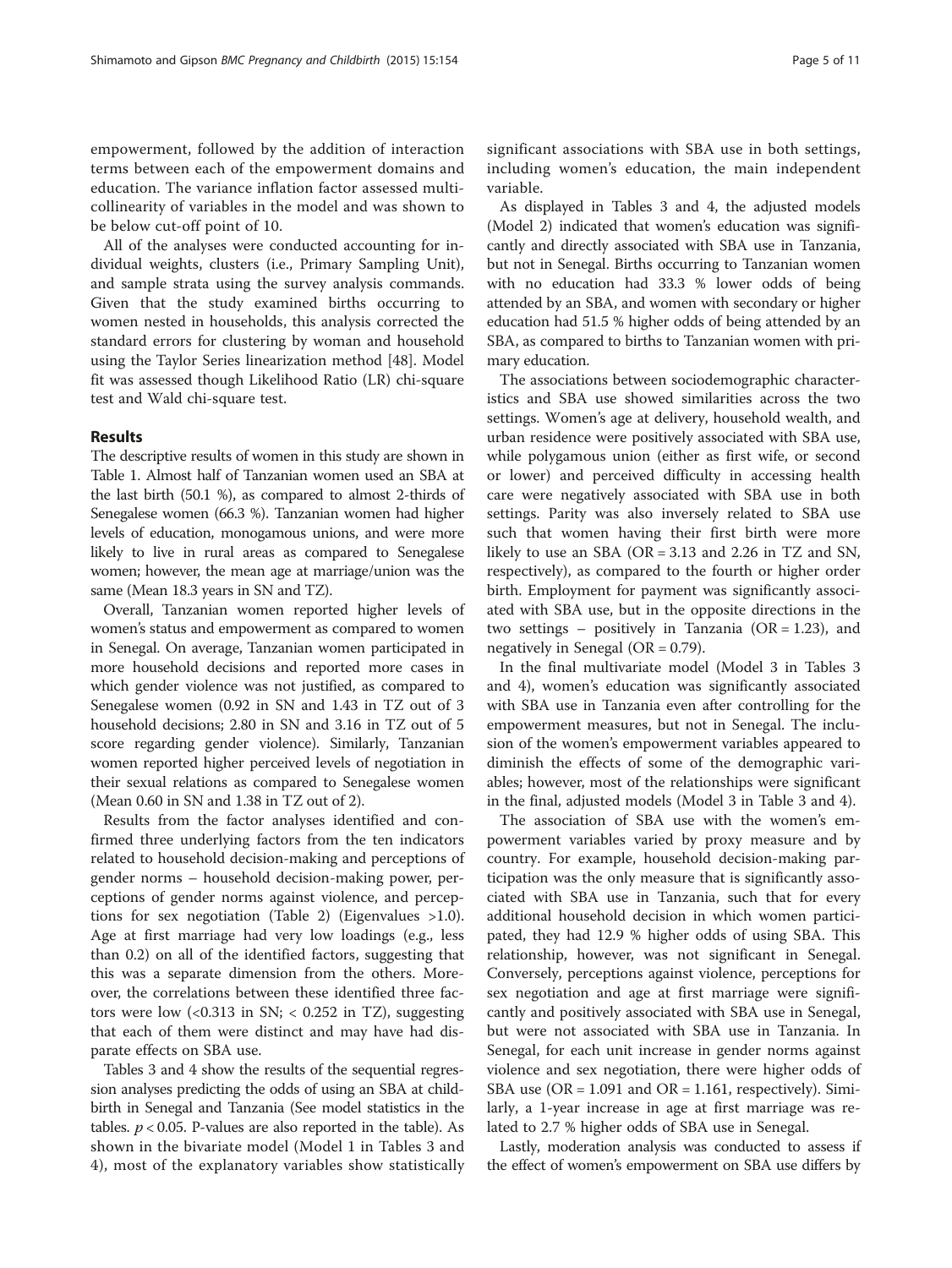| Variables                                                        | Senegal |                       |      | Tanzania |                       |      |  |
|------------------------------------------------------------------|---------|-----------------------|------|----------|-----------------------|------|--|
|                                                                  | Freq    | Weighted              |      | Freq     | Weighted              |      |  |
|                                                                  |         | Mean or<br>Proportion | SE   |          | Mean or<br>Proportion | SE   |  |
| Outcome                                                          |         |                       |      |          |                       |      |  |
| Skilled Birth Attendant (SBA) use at the last birth              | 4251    | 66.30                 | 1.27 | 2233     | 50.95                 | 1.51 |  |
| Demographics and perceived accessibility of health care          |         |                       |      |          |                       |      |  |
| Education                                                        |         |                       |      |          |                       |      |  |
| Formal education attendance (in years)                           |         | 1.79                  | 0.08 |          | 5.01                  | 0.10 |  |
| No formal education                                              | 5577    | 70.54                 | 1.21 | 1082     | 24.42                 | 1.22 |  |
| Primary attended                                                 | 1384    | 20.74                 | 1.01 | 2771     | 68.93                 | 1.18 |  |
| Secondary or above attended                                      | 490     | 8.71                  | 0.57 | 556      | 6.65                  | 0.52 |  |
| Age at childbirth                                                |         | 29.40                 | 0.12 |          | 29.38                 | 0.15 |  |
| Household wealth quintile                                        |         |                       |      |          |                       |      |  |
| Poorest                                                          | 2264    | 22.38                 | 1.31 | 818      | 19.58                 | 1.08 |  |
| Poorer                                                           | 1882    | 20.95                 | 1.18 | 957      | 22.61                 | 0.96 |  |
| Middle                                                           | 1534    | 19.19                 | 1.13 | 905      | 21.47                 | 0.92 |  |
| Richer                                                           | 1056    | 19.85                 | 1.34 | 954      | 19.99                 | 1.12 |  |
| Richest                                                          | 715     | 17.63                 | 1.12 | 775      | 16.35                 | 1.14 |  |
| Employment for payment                                           |         |                       |      |          |                       |      |  |
| Employed (currently or last 12 months)                           | 3386    | 46.04                 | 1.12 | 1717     | 38.07                 | 1.10 |  |
| Parity (Total # of children ever born to women)                  |         | 3.81                  | 0.04 |          | 3.90                  | 0.05 |  |
| Marital relationships                                            |         |                       |      |          |                       |      |  |
| Monogamous union                                                 | 4909    | 68.19                 | 0.83 | 3394     | 78.87                 | 0.53 |  |
| Polygamous as 1st wife                                           | 991     | 12.73                 | 0.44 | 434      | 8.97                  | 0.53 |  |
| Polygamous as 2nd or lower                                       | 1550    | 19.08                 | 0.55 | 549      | 12.16                 | 0.82 |  |
| Household head                                                   | 322     | 4.98                  | 0.38 | 251      | 5.67                  | 0.47 |  |
| Place of residence                                               |         |                       |      |          |                       |      |  |
| Urban                                                            | 2267    | 39.95                 | 1.62 | 878      | 21.67                 | 1.18 |  |
| Rural                                                            | 5184    | 60.05                 | 1.62 | 3531     | 78.33                 | 1.18 |  |
| Having son(s)                                                    | 5687    | 80.87                 | 0.63 | 3618     | 81.38                 | 0.67 |  |
| Perceived difficulty in accessing health care (Mean, scored 0-4) |         | 1.23                  | 0.04 |          | 0.53                  | 0.02 |  |
| Women's empowerment proxy measures                               |         |                       |      |          |                       |      |  |
| Household decision-making power (scored 0-3)                     |         | 0.92                  | 0.03 |          | 1.43                  | 0.02 |  |
| Perceptions against violence (0-5)                               |         | 2.80                  | 0.05 |          | 3.16                  | 0.04 |  |
| Perceptions for sex negotiation (0-2)                            |         | 0.60                  | 0.02 |          | 1.38                  | 0.02 |  |
| Age at first marriage                                            |         | 18.29                 | 0.10 |          | 18.28                 | 0.06 |  |

<span id="page-5-0"></span>**Table 1** Characteristics of participating women who gave birth(s) in last five years (weighted  $n = 7033$  in SN;  $n = 4445$  in TZ), Senegal and Tanzania DHS 2010

Characteristics related to births were also assessed including all births that women delivered in the last five years (weighted birth  $n = 10,668$  in SN;  $n = 6748$  in TZ). The proportion of SBA use at the recent birth(s) was 64.6 % in SN; 47.5 % in TZ. The mean of birth order of each birth was 3.67 in SN; 3.75 in TZ. The proportion of births that took place when women had living son(s) was 60.2 % in SN; 62.3 % in TZ

Frequency missing with demographic characteristics = 32 (with marital relationships), and 17 (with perceived difficulty in accessing health care) in Tanzania. Missing = 1 (with marital relationships) in Senegal

women's education –In Tanzania, there was an interaction between decision-making power and education, though these effects were at borderline significance ( $p = 0.07$ ). Specifically, the magnitude of effect of decision-making on SBA use was larger among women with secondary or

higher education relative to women with primary education  $(p < 0.05, \text{ OR } = 1.271, \text{ CI } = 1.006, 1.606)$ , whereas there was no significant difference in this magnitude between no formal education and primary education. In Senegal, none of these interaction terms showed significance.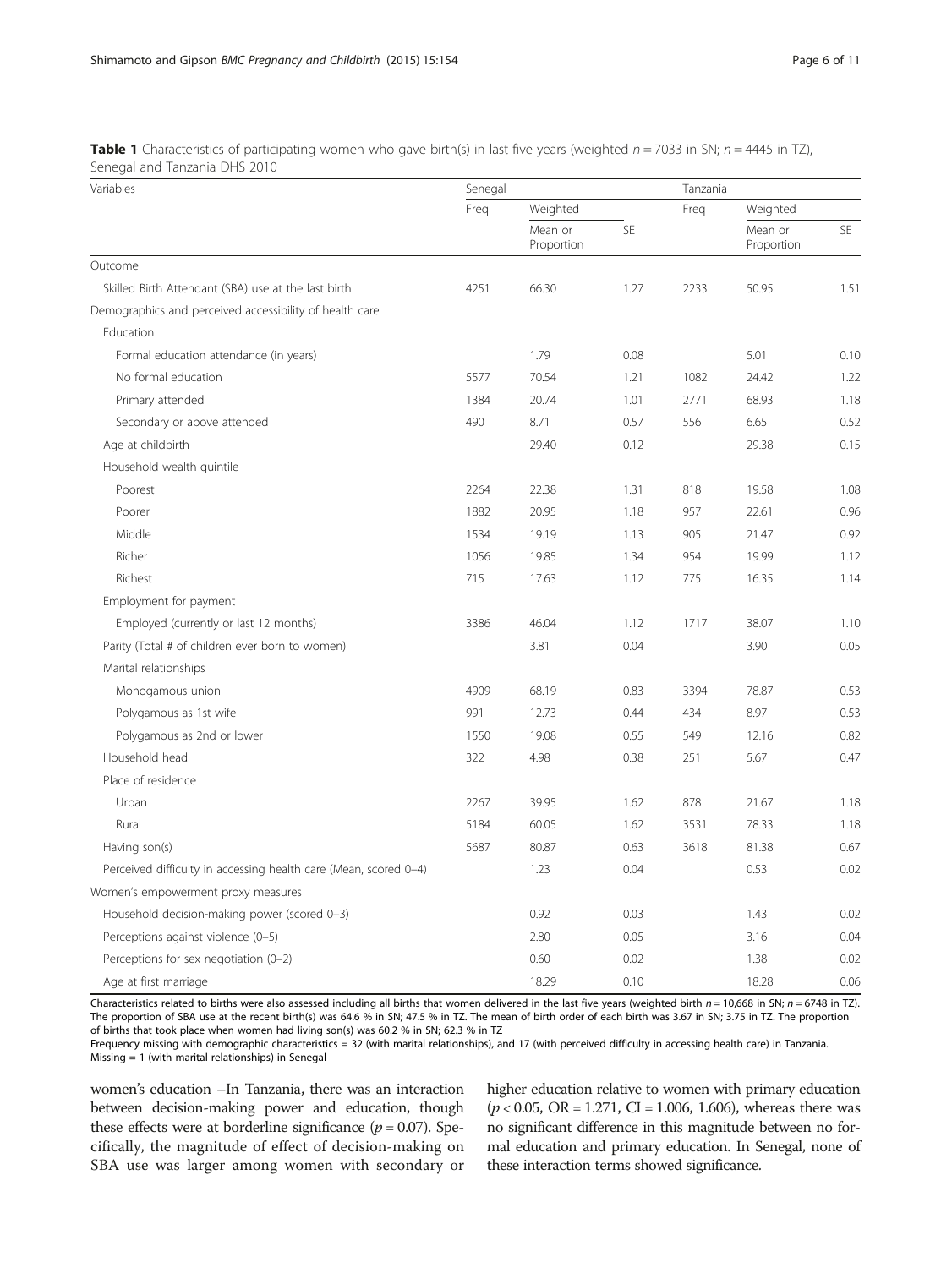<span id="page-6-0"></span>Table 2 Factor analysis for indicators of empowerment (weighted  $n = 7033$  in Senegal; 4445 in Tanzania), Senegal and Tanzania DHS 2010

| Latent construct                                   | Aspects that                                     | Factor loadings |          |  |  |
|----------------------------------------------------|--------------------------------------------------|-----------------|----------|--|--|
|                                                    | survey asked                                     | Senegal         | Tanzania |  |  |
| Household<br>decision-making                       | Decision on own<br>health care                   | 0.916           | 0.795    |  |  |
|                                                    | Decision on major<br>household purchases         | 0.869           | 0.865    |  |  |
|                                                    | Decision on visits to<br>family or relatives     | 0.851           | 0.939    |  |  |
| Perceptions of gender<br>norms against violence    | Violence if going out<br>without telling husband | 0.917           | 0.890    |  |  |
|                                                    | Violence if neglects<br>the children             | 0.933           | 0.922    |  |  |
|                                                    | Violence if argues<br>with him                   | 0.963           | 0.929    |  |  |
|                                                    | Violence if refuses to<br>have sex with him      | 0.911           | 0.883    |  |  |
|                                                    | Violence if burns<br>the food                    | 0.822           | 0.863    |  |  |
| Perceptions of gender<br>norms for sex negotiation | Perceived ability in<br>refusing sex             | 0.803           | 0.844    |  |  |
|                                                    | Perceived ability in<br>asking condom use        | 0.771           | 0.693    |  |  |

Factor loadings from the three factor models are presented. All the loadings are significant at  $p < 0.05$ 

Model fit statistics: [EFA for Senegal] RMSEA = 0.034, CFI = 0.996,

 $TLI = 0.989$ ,  $SRMS = 0.013$ [EFA for Tanzania] RMSEA =  $0.036$ , CFI =  $0.996$ , TLI =  $0.989$ , SRMS =  $0.018$ 

#### **Discussion**

This study employed a multidimensional operationalization of women's empowerment to examine the relationship of women's status and empowerment with SBA use at childbirth in two distinct settings of sub-Saharan Africa – Senegal and Tanzania. The results confirmed that not only are the constructs of women's status and empowerment multidimensional, but also that the influences of these constructs on SBA use vary across these two settings.

There are three key findings from this analysis. First, this study demonstrated the varied relationship of women's formal education and SBA use by setting. Despite evidence generally demonstrating women's education as a positive determinant of maternal and child health [[5](#page-9-0), [6\]](#page-9-0) including substantial evidence from African studies [\[18](#page-10-0)–[30\]](#page-10-0), formal education was positively and directly related to SBA use in Tanzania, but not in Senegal. This finding may suggest that formal education may not always be the most appropriate proxy measure of women's status in some settings. For example, in Senegal where non-formal and religious education is common and recognized (e.g., Islamic schools and/ or education), it may be more appropriate to measure the additional forms of knowledge sharing and their potential benefits for women with respect to health care-seeking [\[49](#page-10-0)]. It may also be that given that the simple bivariate association was significant between formal education and SBA use in Senegal, the influence of education is likely to be attenuated by other important sociodemographic characteristics (e.g., household wealth) and/or by the inclusion of the women's empowerment proxy measures. This highlights the importance of analyses that investigate both the direct and indirect pathways between women's status and women's empowerment, as well as potential moderating effects, as they related to the health and well-being of women and their families.

In fact, the moderation analysis indicated a synergetic effect between decision-making power and education in Tanzania, suggesting that improvement in both empowerment and education could have an accelerated impact on increasing SBA use. Although several African studies have examined the influence of education on delivery care use [[18](#page-10-0)–[30\]](#page-10-0), only one known African study examined the moderation effects of education on the relationship between empowerment and maternal health service use [[50](#page-10-0)]. On the other hand, there was no such evidence of a moderation effect in Senegal, highlighting varied influences of women's status and empowerment on maternal health across settings. Findings regarding these varied influences underscores the importance of locally tailored maternal health interventions and programs that are culturally and contextually relevant [[51](#page-10-0)].

Second, and related to the first finding, is that the relationship between individual dimensions of women's empowerment and SBA use also varied across the two study settings. Women's household decision-making power was significantly associated with SBA use only in Tanzania, while age at first marriage and perceptions of gender norms (against violence and for sex negotiation) were significantly associated with SBA use only in Senegal. These findings align with previous evidence and discussions that the notion of 'women's empowerment' is contextually defined, and is likely comprised of different dimensions and domains across study settings [[12,](#page-9-0) [52](#page-10-0)]. Evidence from this study is consistent with findings from other African studies that demonstrate varied relationships of the empowerment dimensions on maternal health service use [\[12](#page-9-0), [14, 23](#page-10-0), [28](#page-10-0)–[30\]](#page-10-0). This evidence cautions against the replication of women's empowerment programs across varied settings and populations without consideration of what constitutes empowerment in each context and how these programs could be best implemented to positively affect delivery care use.

Further evidence of these contextual differences was found in separate analyses indicating varied relationships between the women's sociodemographic characteristics and the empowerment dimensions across settings (data not shown). For example, household wealth was positively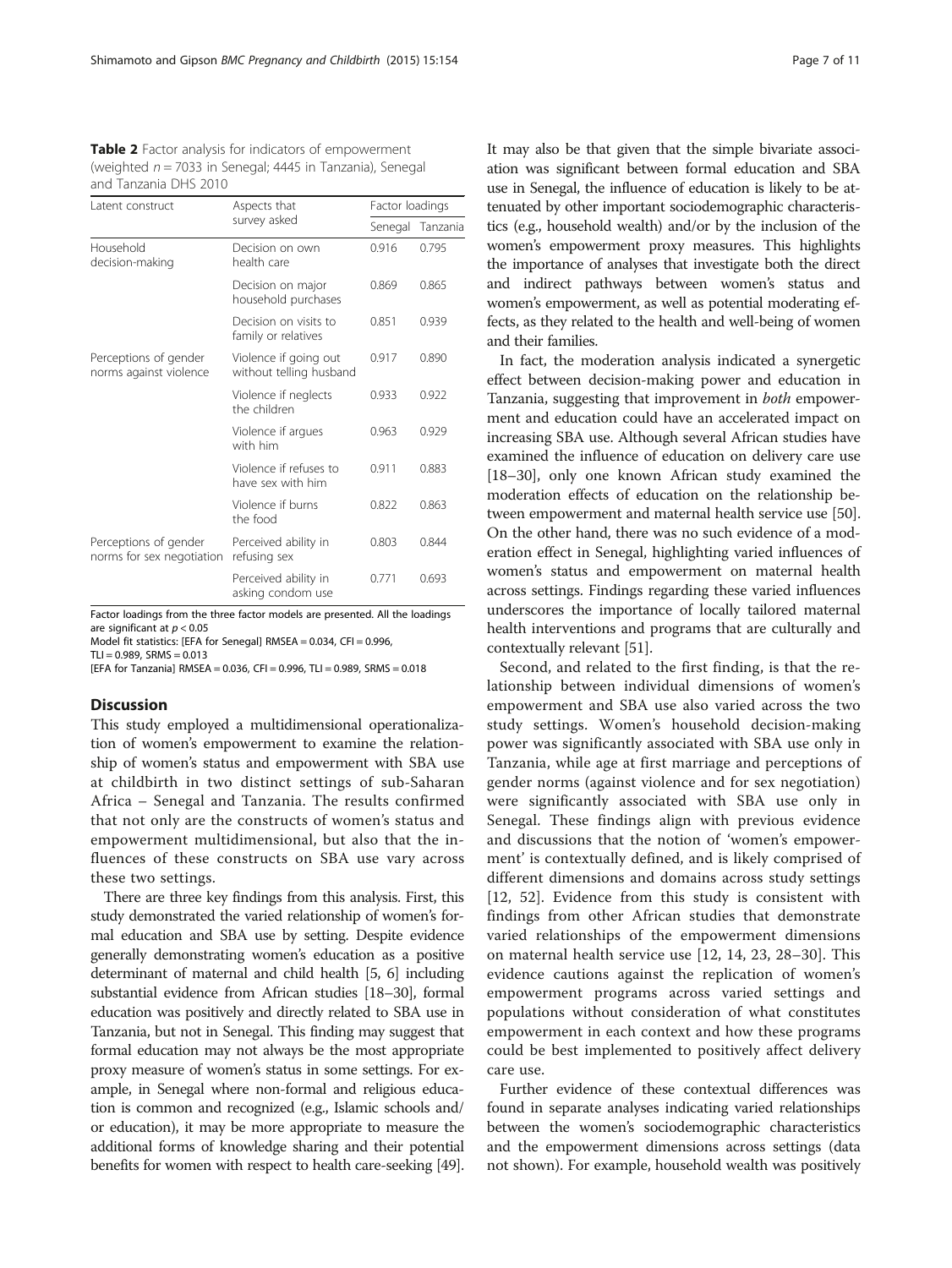<span id="page-7-0"></span>Table 3 Bivariate and multivariate logistic regression analyses of SBA use (weighted  $n = 10,668$  in Senegal), Senegal DHS 2010

|                                       |                                               | Model 1 unadjusted (bivariate) |         |        | Model 2 adjusted |           |         |       | Model 3 final adjusted |           |         |        |        |
|---------------------------------------|-----------------------------------------------|--------------------------------|---------|--------|------------------|-----------|---------|-------|------------------------|-----------|---------|--------|--------|
|                                       |                                               | <b>OR</b>                      | p       | CI     |                  | OR        | p       | CI    |                        | OR        | р       | CI     |        |
| Independent variable                  | (Ref. = Primary edu)                          |                                |         |        |                  |           |         |       |                        |           |         |        |        |
| Women's education                     | No education                                  | 0.355                          | < 0.001 | 0.303  | 0.415            | 0.888     | 0.199   | 0.741 | 1.064                  | 0.972     | 0.758   | 0.809  | 1.167  |
|                                       | Secondary or above                            | 2.064                          | < .001  | 1.457  | 2.922            | 0.994     | 0.978   | 0.659 | 1.501                  | 0.937     | 0.759   | 0.616  | 1.423  |
| Control variables                     |                                               |                                |         |        |                  |           |         |       |                        |           |         |        |        |
| Age at childbirth                     |                                               | 1.003                          | 0.439   | 0.995  | 1.011            | 1.029     | < .001  | 1.018 | 1.041                  | 1.017     | 0.012   | 1.004  | 1.031  |
| Household wealth                      | $(Ref. = Poorest)$                            |                                |         |        |                  |           |         |       |                        |           |         |        |        |
|                                       | Poorer                                        | 2.476                          | < .001  | 2.165  | 2.833            | 2.275     | < .001  | 1.982 | 2.612                  | 2.183     | < .001  | 1.900  | 2.508  |
|                                       | Middle                                        | 6.927                          | < .001  | 5.927  | 8.097            | 4.547     | < .001  | 3.84  | 5.384                  | 4.273     | < 0.001 | 3.604  | 5.067  |
|                                       | Richer                                        | 17.985                         | < .001  | 14.295 | 22.627           | 7.584     | < .001  | 5.890 | 9.765                  | 6.740     | < .001  | 5.220  | 8.702  |
|                                       | Richest                                       | 52.422                         | < .001  | 36.208 | 75.896           | 18.721    | < .001  | 12.88 | 27.22                  | 15.978    | < .001  | 10.944 | 23.327 |
| Parity                                | $(Ref. = 4th or more)$                        |                                |         |        |                  |           |         |       |                        |           |         |        |        |
|                                       | First birth                                   | 2.666                          | < .001  | 2.330  | 3.050            | 2.256     | < .001  | 1.797 | 2.832                  | 1.993     | < .001  | 1.566  | 2.537  |
|                                       | Second or third                               | 1.535                          | < .001  | 1.370  | 1.719            | 1.274     | 0.002   | 1.091 | 1.489                  | 1.153     | 0.093   | 0.977  | 1.360  |
| Employment                            | $(Ref. = not employed)$                       | 1.095                          | 0.115   | 0.978  | 1.225            | 0.788     | < .001  | 0.694 | 0.894                  | 0.797     | < 0.001 | 0.703  | 0.904  |
| Household head                        | $(Ref. = not head)$                           | 1.693                          | < .001  | 1.261  | 2.274            | 1.166     | 0.367   | 0.835 | 1.627                  | 1.154     | 0.409   | 0.821  | 1.624  |
| Urban residence                       | $(Ref. = rural)$                              | 10.066                         | < .001  | 8.594  | 11.790           | 3.032     | < .001  | 2.526 | 3.640                  | 2.854     | < 0.001 | 2.377  | 3.426  |
| Marital relationship                  | $(Ref. = monogamous)$                         |                                |         |        |                  |           |         |       |                        |           |         |        |        |
|                                       | Polygamous as 1st wife                        | 0.630                          | < 0.001 | 0.533  | 0.744            | 0.772     | 0.006   | 0.641 | 0.929                  | 0.814     | 0.030   | 0.676  | 0.980  |
|                                       | 2nd or lower                                  | 0.648                          | < .001  | 0.567  | 0.741            | 0.733     | < .001  | 0.630 | 0.853                  | 0.764     | < .001  | 0.656  | 0.889  |
| Having son(s)                         | $(Ref. = no living son)$                      | 0.565                          | < .001  | 0.509  | 0.627            | 0.858     | 0.051   | 0.736 | 1.000                  | 0.868     | 0.071   | 0.743  | 1.012  |
|                                       | Perceived difficulty in accessing health care | 0.655                          | < .001  | 0.625  | 0.687            | 0.864     | < .001  | 0.825 | 0.905                  | 0.865     | < .001  | 0.825  | 0.907  |
|                                       | $(scored 0-4)$                                |                                |         |        |                  |           |         |       |                        |           |         |        |        |
| Women's empowerment proxy measures    |                                               |                                |         |        |                  |           |         |       |                        |           |         |        |        |
| Household decision-making power (0-3) |                                               | 1.229                          | < .001  | 1.169  | 1.293            |           |         |       |                        | 1.025     | 0.394   | 0.969  | 1.084  |
| Perception against violence (0-5)     |                                               | 1.306                          | < .001  | 1.271  | 1.342            |           |         |       |                        | 1.091     | < 0.001 | 1.059  | 1.124  |
| Perception for sex negotiation (0-2)  |                                               | 1.508                          | < .001  | 1.397  | 1.627            |           |         |       |                        | 1.161     | < .001  | 1.064  | 1.267  |
| Age at first marriage                 |                                               | 1.131                          | < .001  | 1.115  | 1.146            |           |         |       |                        | 1.027     | 0.002   | 1.010  | 1.044  |
| Intercept (coefficient)               |                                               |                                |         |        |                  | $-1.267$  | < 0.001 |       |                        | $-1.704$  | < 0.001 |        |        |
| Model statistics                      |                                               |                                |         |        |                  |           |         |       |                        |           |         |        |        |
| LR (Chi-square)                       |                                               |                                |         |        |                  | 3670.2785 |         |       |                        | 3762.405  |         |        |        |
| Wald (Chi-square)                     |                                               |                                |         |        |                  | 1303.6847 |         |       |                        | 1325.9176 |         |        |        |
| DF                                    |                                               |                                |         |        |                  | 16        |         |       |                        | 20        |         |        |        |
| p                                     |                                               |                                |         |        |                  | < .001    |         |       |                        | < 0.001   |         |        |        |

Model 1 (simple binary regression model) was assessed by each explanatory variable, and the model statistics of each model are not reported in the table. For the overall association, wald chi-square tests (from Type 3 Analysis of Effects) were assessed with education, wealth, parity, and marital relationship, showing significance at  $p < .001$ 

associated with age at first marriage in Senegal, but not in Tanzania, suggesting that there may be different circumstances under which early marriage occurs, as well as differences in the potential implications of early marriage across these two settings. Further explication of these processes and pathways would be more feasible with longitudinal data and with the inclusion of other background characteristics for women, such as information on household characteristics of women's natal families. Despite

the importance of marriage and childbearing as "strategic life choices", these events are often not considered as proxy measures of women's empowerment in the existing literature. Future research efforts should consider expanded operationalizations of women's empowerment to include these measures and, in alignment with recent global efforts, continue to explore both the predictors and potential consequences of early marriage and childbearing on subsequent health outcomes [[53](#page-10-0)–[57\]](#page-10-0).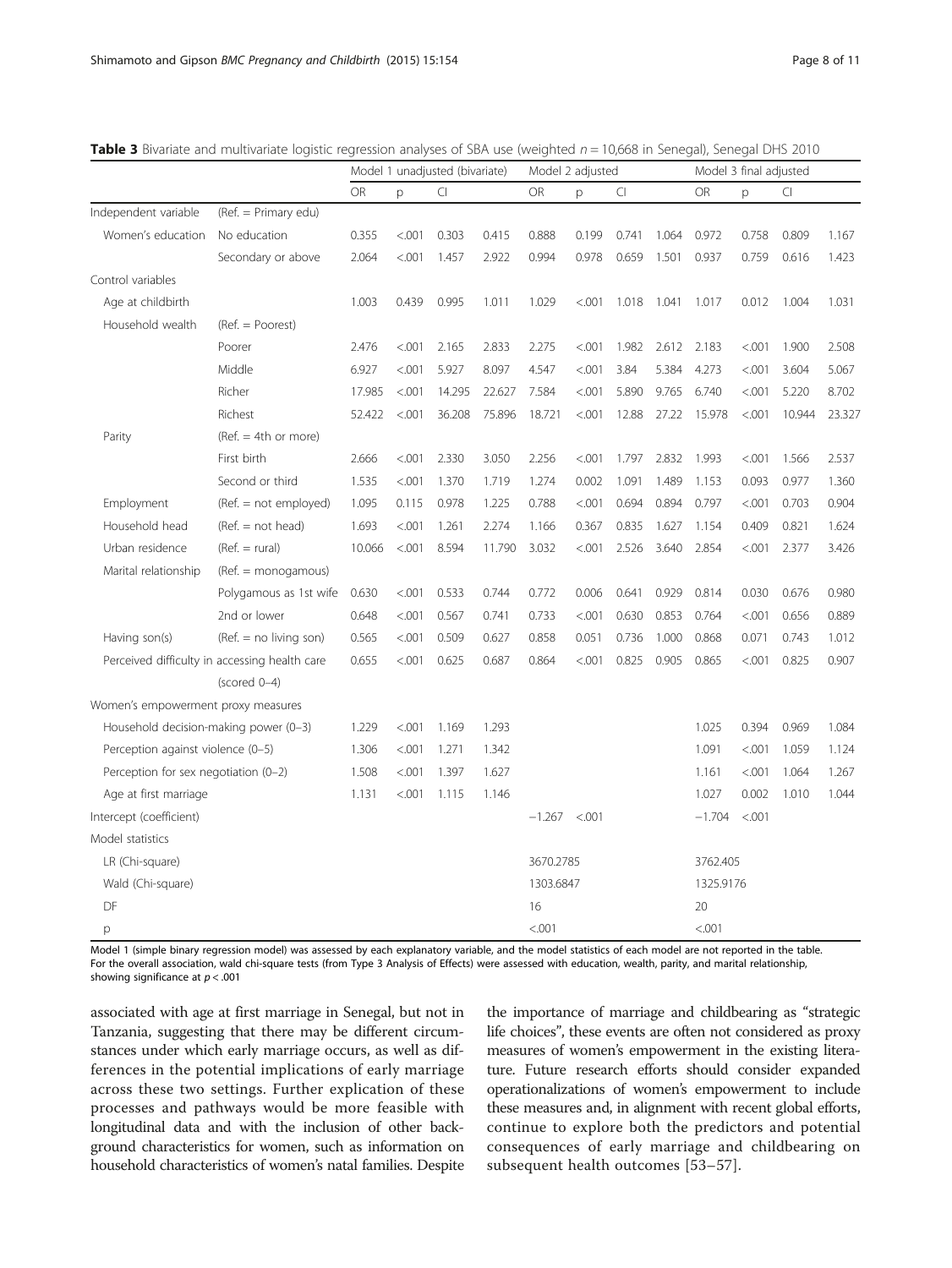<span id="page-8-0"></span>

| Variables                             |                                               | Model 1 unadjusted (bivariate) |         |        |        | Model 2 adjusted |         |       |       | Model 3 final adjusted |        |       |       |
|---------------------------------------|-----------------------------------------------|--------------------------------|---------|--------|--------|------------------|---------|-------|-------|------------------------|--------|-------|-------|
|                                       |                                               | <b>OR</b>                      | p       | CI     |        | <b>OR</b>        | p       | CI    |       | <b>OR</b>              | p      | CI    |       |
| Independent variable                  | (Ref.=Primary edu)                            |                                |         |        |        |                  |         |       |       |                        |        |       |       |
| Highest education                     | No education                                  | 0.457                          | < .001  | 0.386  | 0.542  | 0.667            | < 0.001 | 0.546 | 0.814 | 0.702                  | < .001 | 0.574 | 0.858 |
|                                       | Secondary or above                            | 5.564                          | < .001  | 4.088  | 7.573  | 1.515            | 0.009   | 1.111 | 2.066 | 1.428                  | 0.024  | 1.047 | 1.946 |
| Control variables                     |                                               |                                |         |        |        |                  |         |       |       |                        |        |       |       |
| Age at childbirth                     |                                               | 0.986                          | 0.007   | 0.976  | 0.996  | 1.049            | < .001  | 1.032 | 1.067 | 1.040                  | < .001 | 1.021 | 1.060 |
| Household wealth                      | (Ref.=Poorest)                                |                                |         |        |        |                  |         |       |       |                        |        |       |       |
|                                       | Poorer                                        | 1.160                          | 0.155   | 0.942  | 1.451  | 1.024            | 0.835   | 0.816 | 1.286 | 1.013                  | 0.914  | 0.805 | 1.274 |
|                                       | Middle                                        | 1.844                          | < .001  | 1.487  | 2.286  | 1.531            | < .001  | 1.217 | 1.925 | 1.528                  | < .001 | 1.214 | 1.923 |
|                                       | Richer                                        | 3.612                          | < .001  | 2.862  | 4.557  | 2.140            | < .001  | 1.659 | 2.759 | 2.170                  | < .001 | 1.680 | 2.803 |
|                                       | Richest                                       | 21.612                         | < .001  | 15.681 | 29.787 | 6.72             | < .001  | 4.033 | 9.141 | 5.836                  | < .001 | 3.895 | 8.744 |
| Parity                                | (Ref.=4th or more)                            |                                |         |        |        |                  |         |       |       |                        |        |       |       |
|                                       | First birth                                   | 2.757                          | < .001  | 2.315  | 3.283  | 3.134            | < .001  | 2.297 | 4.274 | 2.936                  | < .001 | 2.120 | 4.066 |
|                                       | Second or third                               | 1.731                          | < .001  | 1.502  | 1.996  | 1.901            | < .001  | 1.537 | 2.350 | 1.778                  | < .001 | 1.422 | 2.223 |
| Employment                            | (Ref.= not employed)                          | 2.163                          | < .001  | 1.867  | 2.506  | 1.230            | 0.017   | 1.038 | 1.457 | 1.197                  | 0.039  | 1.009 | 1.420 |
| Household head                        | (Ref.= not head)                              | 0.836                          | 0.235   | 0.622  | 1.124  | 1.196            | 0.313   | 0.845 | 1.693 | 1.114                  | 0.545  | 0.785 | 1.583 |
| Urban residence                       | (Ref.=Rural)                                  | 7.305                          | < .001  | 5.617  | 9.499  | 2.182            | < .001  | 1.582 | 3.011 | 2.183                  | < .001 | 1.589 | 2.999 |
| Marital relationship                  | (Ref.=monogamous)                             |                                |         |        |        |                  |         |       |       |                        |        |       |       |
|                                       | Polygamous as 1st wife                        | 0.401                          | < .001  | 0.314  | 0.513  | 0.541            | < .001  | 0.414 | 0.707 | 0.566                  | < .001 | 0.433 | 0.739 |
|                                       | 2nd or lower                                  | 0.560                          | < 0.001 | 0.449  | 0.699  | 0.639            | < .001  | 0.494 | 0.827 | 0.672                  | 0.003  | 0.519 | 0.870 |
| Having son(s)                         | (Ref.=No living son)                          | 0.550                          | < .001  | 0.482  | 0.627  | 0.849            | 0.098   | 0.699 | 1.031 | 0.852                  | 0.105  | 0.701 | 1.034 |
|                                       | Perceived difficulty in accessing health care | 0.607                          | < .001  | 0.561  | 0.657  | 0.732            | < .001  | 0.672 | 0.798 | 0.739                  | < .001 | 0.678 | 0.805 |
|                                       | (scored 0-4)                                  |                                |         |        |        |                  |         |       |       |                        |        |       |       |
| Women's empowerment proxy measures    |                                               |                                |         |        |        |                  |         |       |       |                        |        |       |       |
| Household decision-making power (0-3) |                                               | 1.208                          | < .001  | 1.140  | 1.280  |                  |         |       |       | 1.129                  | < .001 | 1.056 | 1.206 |
| Perceptions against violence (0-5)    |                                               | 1.112                          | < .001  | 1.072  | 1.153  |                  |         |       |       | 1.018                  | 0.421  | 0.975 | 1.062 |
| Perceptions for sex negotiation (0-2) |                                               | 1.376                          | < .001  | 1.256  | 1.507  |                  |         |       |       | 1.108                  | 0.053  | 0.999 | 1.230 |
| Age at first marriage                 |                                               | 1.102                          | < .001  | 1.075  | 1.130  |                  |         |       |       | 1.022                  | 0.120  | 0.994 | 1.050 |
| Intercept (coefficient)               |                                               |                                |         |        |        | $-1.983$         | < 0.001 |       |       | $-2.477$               | < .001 |       |       |
| Model statistics                      |                                               |                                |         |        |        |                  |         |       |       |                        |        |       |       |
| LR (Chi-square)                       |                                               |                                |         |        |        | 1635.0332        |         |       |       | 1683.3702              |        |       |       |
| Wald (Chi-square)                     |                                               |                                |         |        |        | 751.1497         |         |       |       | 755.8300               |        |       |       |
| DF                                    |                                               |                                |         |        |        | 16               |         |       |       | 20                     |        |       |       |
| p                                     |                                               |                                |         |        |        | < 0.001          |         |       |       | < .001                 |        |       |       |

Model 1 (simple binary regression model) was assessed by each explanatory variable, and the model statistics of each model are not reported in the table. For the overall association, wald chi-square tests (from Type 3 Analysis of Effects) were assessed with education, wealth, parity, and marital relationship, showing significance at  $p < .001$ 

Third, the effect of women's employment on SBA use also varied across the two settings, with employment being positively related to SBA use in Tanzania, and negatively related to SBA use in Senegal. Despite the fact that employment has been generally recognized as an enabling factor for women's empowerment [[9, 10](#page-9-0)], these mixed findings are consistent with recent research showing varied relationships between employment and delivery care use [\[23](#page-10-0)–[26](#page-10-0)]. Findings from this and other studies suggest

the various implications and reasons for women to work for payment – employment may represent women's access to economic markets and their economic power in one context, while in another context, women may be more financially disadvantaged and may be forced to engage in earning activities irrespective of their choice and power [[58\]](#page-10-0). Indeed these variations were also demonstrated in the separate regression analyses on women's empowerment, finding that employment was differentially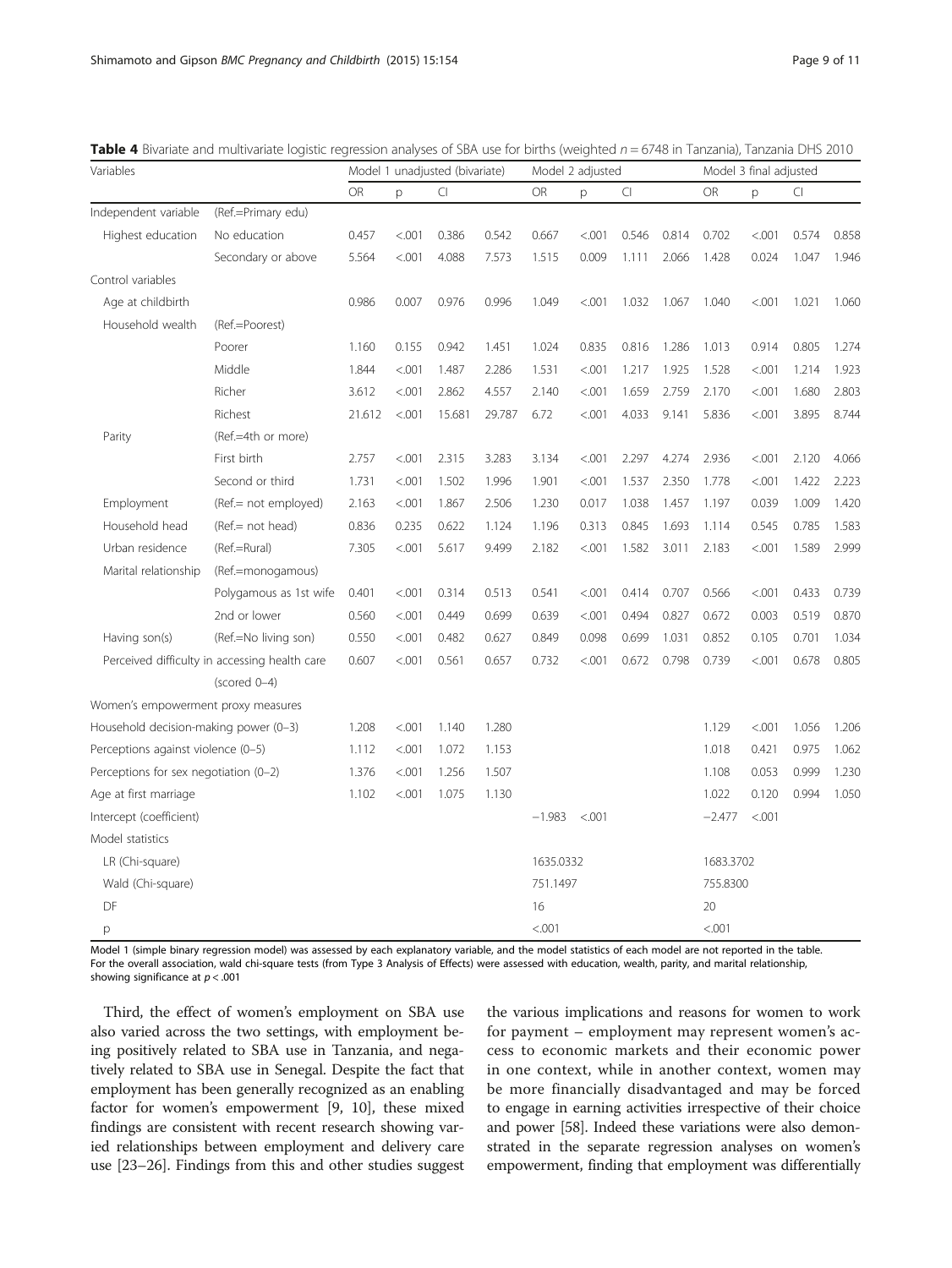<span id="page-9-0"></span>related to the empowerment measures across countries (data not shown). Together these findings call for further exploration of contextually-relevant measures of women's economic power, as well as an examination of the extent to which these measures are associated with women's "empowerment" and subsequent health outcomes [\[17](#page-10-0)].

This study entails some limitations despite its addressing several research gaps. This study employed crosssectional survey datasets, thus any causal inference is tentative. Furthermore, due to the differences in survey sampling and weighting across the two contexts, it was not possible statistically test for differences between the two settings nor was it possible to directly compare coefficients across the two settings given concerns regarding unobserved heterogeneity in logistic regression [\[59](#page-10-0)]. Although the DHS surveys provide a set of tested and comparable measures across study settings, concerns have been raised regarding the extent to which these measures truly reflect women's position and power within their respective societies, as well as the relevance or transferability of empowerment measures across study settings [12, [14](#page-10-0)].

Similarly, the DHS surveys only ask currently married women about household decision-making; thus, it is unknown if these findings are representative of unmarried women and adolescents. It is critical to examine girls' empowerment and its effect on reproductive health service use and outcomes, especially in light of growing evidence that adolescents are at greater risk of delivery without skilled professionals, unsafe abortion, and maternal deaths [[15](#page-10-0), [53, 55](#page-10-0), [57](#page-10-0), [60, 61](#page-10-0)].

Last, it would have been ideal to examine additional, important variables, such as religion and ethnicity across the two settings, yet this information was only available for Senegal. However, a separate analysis of the Senegal data that included these variables produced similar conclusions (data not shown).

#### Conclusions

Despite these limitations, this study is one of only a few studies that examined and incorporated a multidimensional investigation of women's status and empowerment on delivery care use in sub-Saharan Africa. The study demonstrated the disparate influences of both sociodemographic characteristics, as well as women's empowerment dimensions, on the use of an SBA in the two distinct settings. These findings highlight the important influence of women's status and empowerment on SBA use, yet also underscore the importance of identifying potentially disparate influences across women's empowerment dimensions, particularly when informing policies and programs that seek to promote SBA use for the reduction of maternal mortality.

#### **Abbreviations**

DHS: Demographic and health surveys; SBA: Skilled birth attendant.

#### Competing interests

The authors declare that they have no competing interests.

#### Authors' contributions

KS: Designed the study, conducted the analysis, and drafted the manuscript. JG: Advised on the design of the study and assisted in drafting and revising the manuscript. Both authors read and approved the final manuscript.

#### Authors' information

KS and JG are affiliated to the Department of Community Health Sciences, the Fielding School of Public Health, University of California, Los Angeles, USA.

#### Acknowledgements

The authors acknowledge the input and helpful suggestions of Anne R. Pebley, Linda B. Bourque, and Patrick Heuveline; the UCLA Institute for Digital Research and Education; the Macro International that conducted the Senegal and Tanzania Demographic and Health Surveys. Shimamoto acknowledges financial support from the Joint Japan/World Bank Graduate Scholarship Program, the UCLA graduate division fellowship, and the UCLA Bixby doctoral fellowship. Gipson acknowledges financial support from the National Institutes of Child Health (NICHD) Grant# K01HD06767704. The authors benefited from facilities and resources provided by the California Center for Population Research at UCLA (CCPR), which receives core support (R24-HD041022) from the Eunice Kennedy Shriver National Institute of Child Health and Human Development (NICHD).

#### Received: 16 December 2014 Accepted: 14 July 2015 Published online: 24 July 2015

#### References

- 1. WHO. Trends in maternal mortality: 1990 to 2013. Estimates by WHO, UNICEF, UNFPA, The World Bank and the United Nations Population Division. Geneva: WHO; 2014.
- 2. WHO. Making pregnancy safer: the critical role of the skilled birth attendant : a joint statement of WHO, ICM, and FIGO. Geneva: WHO; 2004.
- 3. Graham WJ, Bell JS, Bullough CH. Can skilled attendance at delivery reduce maternal mortality in developing countries. Safe Motherhood Strategies: a Review of the Evidence. 2001;17:97–130.
- 4. Nations U. The Milennium Development Goals Report 2014. New York: United Nations; 2014.
- 5. Koblinsky M, Matthews Z, Hussein J, Mavalankar D, Mridha MK, Anwar I, et al. Maternal Survival 3 - Going to scale with professional skilled care. Lancet. 2006;368(9544):1377–86.
- 6. Thaddeus S, Maine D. Too far to walk maternal mortality in context. Soc Sci Med. 1994;38(8):1091–110.
- 7. Mason E, McDougall L, Lawn JE, Gupta A, Claeson M, Pillay Y, et al. From evidence to action to deliver a healthy start for the next generation. Lancet. 2014;384(9941):455–67.
- 8. Requejo JH, Bryce J, Barros AJ, Berman P, Bhutta Z, Chopra M, et al. Countdown to 2015 and beyond: fulfilling the health agenda for women and children. Lancet. 2014;385(9966):466–76.
- 9. Kabeer N, McFadden P, Arnfred S, Dominguez E, Saaadallah S. Discussing women's empowerment - theory and practice. Sida studies no.3. Stockholm: Sida; 2001.
- 10. Malhotra A, Shuler SR, Boender C. Measuring women's empowerment as a variable in international development. In: World Bank workshop on poverty and gender: New perspectives. Washington, DC: 2002.
- 11. Safilios-Rothschild C. Female power autonomy and demographic change in the Third World. In: Anker R, Buvinic M, Youssef NH, editors. Women's roles and population trends in the Third World. London: Routledge; 1982.
- 12. Upadhyay UD, Gipson JD, Withers M, Lewis S, Ciaraldi EJ, Fraser A, et al. Women's empowerment and fertility: A review of the literature. Soc Sci Med. 2014;115:111–20.
- 13. Hindin M. The Influence of Women's Early Childbearing on Subsequent Empowerment in sub-Saharan Africa: A Cross-National Meta Analysis. In: International Center for Research on Women Fertility & Empowerment Working Paper Series. 2012. p. 003–2012.